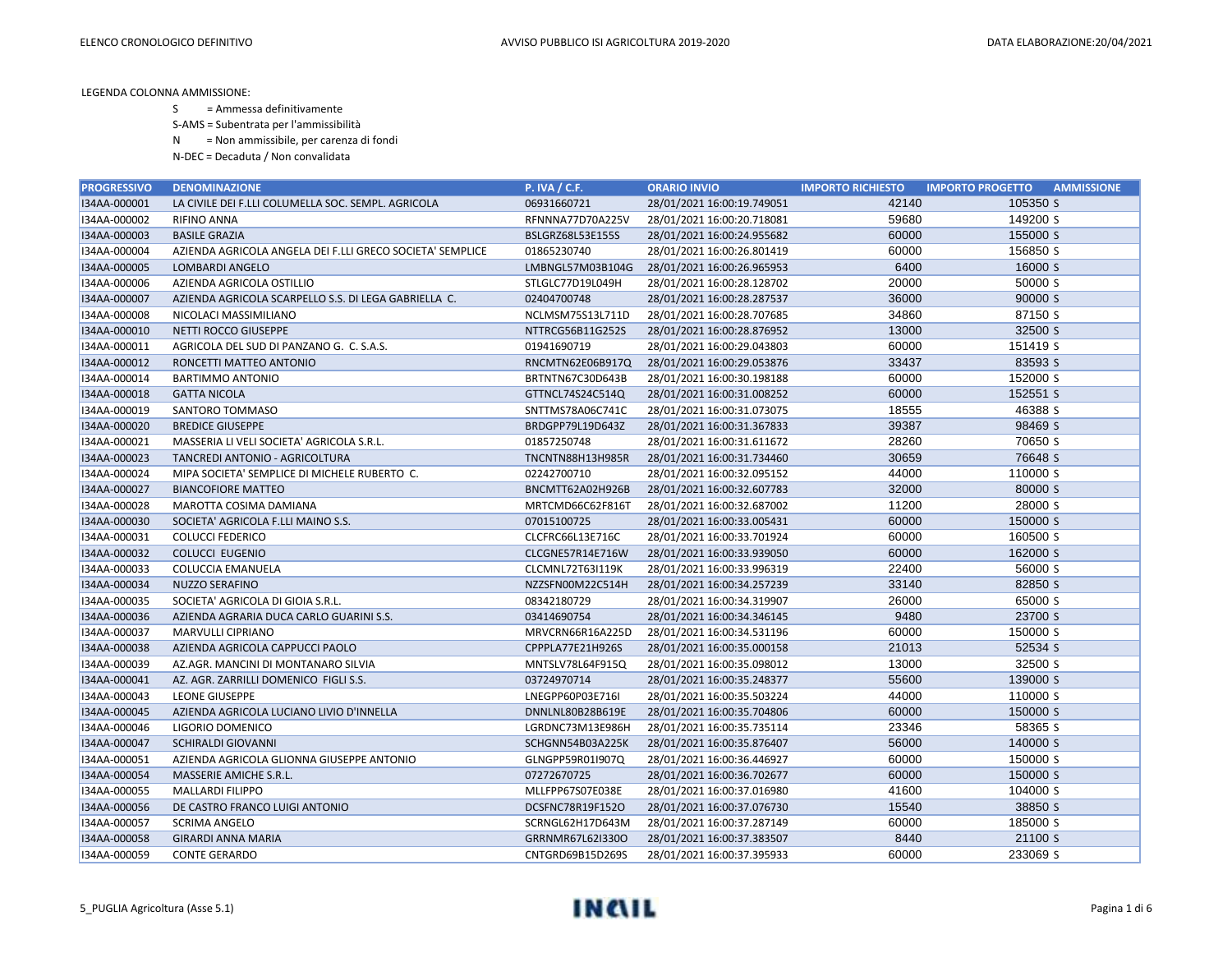S = Ammessa definitivamente

S-AMS = Subentrata per l'ammissibilità

N = Non ammissibile, per carenza di fondi

| <b>PROGRESSIVO</b> | <b>DENOMINAZIONE</b>                                         | <b>P. IVA / C.F.</b> | <b>ORARIO INVIO</b>        | <b>IMPORTO RICHIESTO</b> | <b>IMPORTO PROGETTO</b> | <b>AMMISSIONE</b> |
|--------------------|--------------------------------------------------------------|----------------------|----------------------------|--------------------------|-------------------------|-------------------|
| I34AA-000061       | NACUCCHI FRANCESCO                                           | NCCFNC85D28F052S     | 28/01/2021 16:00:37.685465 | 60000                    | 150000 S                |                   |
| I34AA-000063       | DI PIERRO DONATO                                             | DPRDNT60R29L447D     | 28/01/2021 16:00:37.965414 | 60000                    | 196642 S                |                   |
| I34AA-000064       | <b>URSITTI RICCARDO</b>                                      | RSTRCR60P01M041K     | 28/01/2021 16:00:38.087859 | 17608                    | 44020 S                 |                   |
| I34AA-000065       | <b>COLUCCI ANTONIO</b>                                       | CLCNTN71H28G604R     | 28/01/2021 16:00:38.656381 | 60000                    | 163729 S                |                   |
| I34AA-000066       | RUSSO MARIA FRANCESCA                                        | RSSMFR75S52E716F     | 28/01/2021 16:00:39.069535 | 19200                    | 48000 S                 |                   |
| I34AA-000068       | SOCIETA' AGRICOLA AGRICOLTURA FANIZZA S.S. DI FANIZZA FLORIA | 02298550746          | 28/01/2021 16:00:39.132396 | 16400                    | 41000 S                 |                   |
| I34AA-000069       | AZIENDA AGRICOLA LOVIGLIO ANNA                               | LVGNNA65B43A225U     | 28/01/2021 16:00:39.344393 | 60000                    | 150000 S                |                   |
| I34AA-000070       | <b>CARAMIA CONCETTA</b>                                      | CRMCCT55L61C741N     | 28/01/2021 16:00:39.926944 | 12000                    | 30000 S                 |                   |
| I34AA-000071       | <b>CICIRETTI DOMENICO</b>                                    | CCRDNC71M31C514A     | 28/01/2021 16:00:40.077562 | 24776                    | 61940 S-AMS             |                   |
| I34AA-000072       | SOCIETA' AGRICOLA SEMPLICE DI PEDONE SS                      | 91092020725          | 28/01/2021 16:00:40.136705 | 21940                    | 54850 N                 |                   |
| I34AA-000073       | NOVIELLO MADDALENA                                           | NVLMDL69H64A225V     | 28/01/2021 16:00:41.328009 | 20740                    | 51850 N                 |                   |
| I34AA-000074       | AGRIRUSSO S.S.A.                                             | 03767170719          | 28/01/2021 16:00:41.395402 | 24000                    | 60000 N                 |                   |
| I34AA-000075       | <b>MONETTA GIOVANNI</b>                                      | MNTGNN36E19D422R     | 28/01/2021 16:00:41.523704 | 16000                    | 40000 N                 |                   |
| I34AA-000076       | ZINGARIELLO GIOVANNI                                         | ZNGGNN67L15H467N     | 28/01/2021 16:00:41.683319 | 48000                    | 120000 N                |                   |
| I34AA-000077       | <b>VENTURA ANTONIO</b>                                       | 04150790725          | 28/01/2021 16:00:41.808893 | 21000                    | 105000 N                |                   |
| I34AA-000078       | <b>CARLONE GENNARO</b>                                       | CRLGNR66H25F220F     | 28/01/2021 16:00:42.039487 | 55600                    | 139000 N                |                   |
| I34AA-000079       | PHARMA PUGLIA SOCIETA' AGRICOLA A R.L.                       | 10612490960          | 28/01/2021 16:00:42.196809 | 24000                    | 60000 N                 |                   |
| I34AA-000080       | AGRICOLA PROGETTI TURISTICI INTEGRATI - SOCIETA' SEMPLICE    | 03496780754          | 28/01/2021 16:00:42.546965 | 33600                    | 84000 N                 |                   |
| I34AA-000082       | <b>ELIA SALVATORE</b>                                        | LEISVT72A20I119X     | 28/01/2021 16:00:42.770107 | 25000                    | 62500 N                 |                   |
| I34AA-000083       | CONTE SPAGNOLETTI ZEULI ONOFRIO SOCIETA' AGRICOLA SRL        | 06876880722          | 28/01/2021 16:00:42.882756 | 32858                    | 82145 N                 |                   |
| I34AA-000084       | <b>PACIFICO GIUSEPPE</b>                                     | PCFGPP71S01H764H     | 28/01/2021 16:00:42.999350 | 36000                    | 90000 N                 |                   |
| I34AA-000086       | LOVAGLIO MICHELE                                             | LVGMHL52C27I907J     | 28/01/2021 16:00:43.689161 | 25200                    | 63000 N                 |                   |
| I34AA-000089       | <b>GIGANTE GIUSEPPE</b>                                      | GGNGPP75T15H096R     | 28/01/2021 16:00:43.842280 | 21600                    | 54000 N                 |                   |
| I34AA-000091       | PARIGI MARCELLO                                              | PRGMCL63A20A208F     | 28/01/2021 16:00:44.015747 | 28540                    | 71350 N                 |                   |
| I34AA-000092       | <b>INVIDIA LUIGI</b>                                         | NVDLGU63E02C448E     | 28/01/2021 16:00:44.022526 | 21517                    | 53794 N                 |                   |
| I34AA-000093       | <b>VISCIO FRANCESCO</b>                                      | VSCFNC77E22H926P     | 28/01/2021 16:00:44.040006 | 22800                    | 57000 N                 |                   |
| I34AA-000094       | AZIENDA AGRICOLA MIGLIONICO DOMENICO                         | MGLDNC61M16A225T     | 28/01/2021 16:00:44.304315 | 60000                    | 150000 N                |                   |
| I34AA-000096       | ZINGARIELLO VINCENZO                                         | ZNGVCN62L19H467Q     | 28/01/2021 16:00:44.710522 | 60000                    | 160000 N                |                   |
| I34AA-000097       | <b>FORTE ANTONIO</b>                                         | FRTNTN72D03E716Y     | 28/01/2021 16:00:44.828306 | 38000                    | 95000 N                 |                   |
| I34AA-000099       | <b>CONVERTINO PIETRO</b>                                     | CNVPTR55H30D171T     | 28/01/2021 16:00:45.126116 | 13200                    | 33000 N                 |                   |
| I34AA-000101       | <b>LELLA DOMENICO</b>                                        | LLLDNC75S09A225P     | 28/01/2021 16:00:45.476754 | 60000                    | 230052 N                |                   |
| I34AA-000102       | TRICARICO GAETANO                                            | TRCGTN74L04F220M     | 28/01/2021 16:00:45.494016 | 30800                    | 77000 N                 |                   |
| I34AA-000103       | LA CAMILLINA SOC. SEMPLICE AGRICOLA                          | 04104560711          | 28/01/2021 16:00:45.537463 | 31520                    | 78800 N                 |                   |
| I34AA-000104       | DE CASTRO FRANCESCO                                          | DCSFNC46R18F152C     | 28/01/2021 16:00:45.652158 | 17740                    | 44350 N                 |                   |
| I34AA-000106       | VILLANI LUIGI - AGRICOLTURA -                                | VLLLGU75M28H985Z     | 28/01/2021 16:00:45.941055 | 18633                    | 46583 N                 |                   |
| I34AA-000107       | SAPONARO GIOVANNI                                            | SPNGNN90M27C424K     | 28/01/2021 16:00:46.146893 | 24480                    | 61200 N                 |                   |
| I34AA-000108       | <b>ZERILLO GIOVANNI</b>                                      | ZRLGNN77S10D643U     | 28/01/2021 16:00:46.312211 | 56000                    | 140000 N                |                   |
| I34AA-000109       | ALTILIA FRANCESCO ANTONIO                                    | LTLFNC79M20E716I     | 28/01/2021 16:00:46.501591 | 16276                    | 40690 N                 |                   |
| I34AA-000110       | SOCIETA' AGRICOLAMELFIGNANA DI PALUMBO F. CS.S.              | 03532080714          | 28/01/2021 16:00:46.543521 | 30000                    | 75000 N                 |                   |
| I34AA-000111       | GREENGARDEN SOCIETA' AGRICOLA S.R.L.                         | 02274400742          | 28/01/2021 16:00:46.762072 | 60000                    | 150000 N                |                   |
| I34AA-000112       | <b>GRIECO LUCIA MARIA</b>                                    | GRCLMR61S46G712D     | 28/01/2021 16:00:47.204767 | 19740                    | 49350 N                 |                   |
| I34AA-000113       | AZ.AGRIC. E AGRI.CA DONNA FRANCA SNC                         | 06769000727          | 28/01/2021 16:00:47.215946 | 35192                    | 87980 N                 |                   |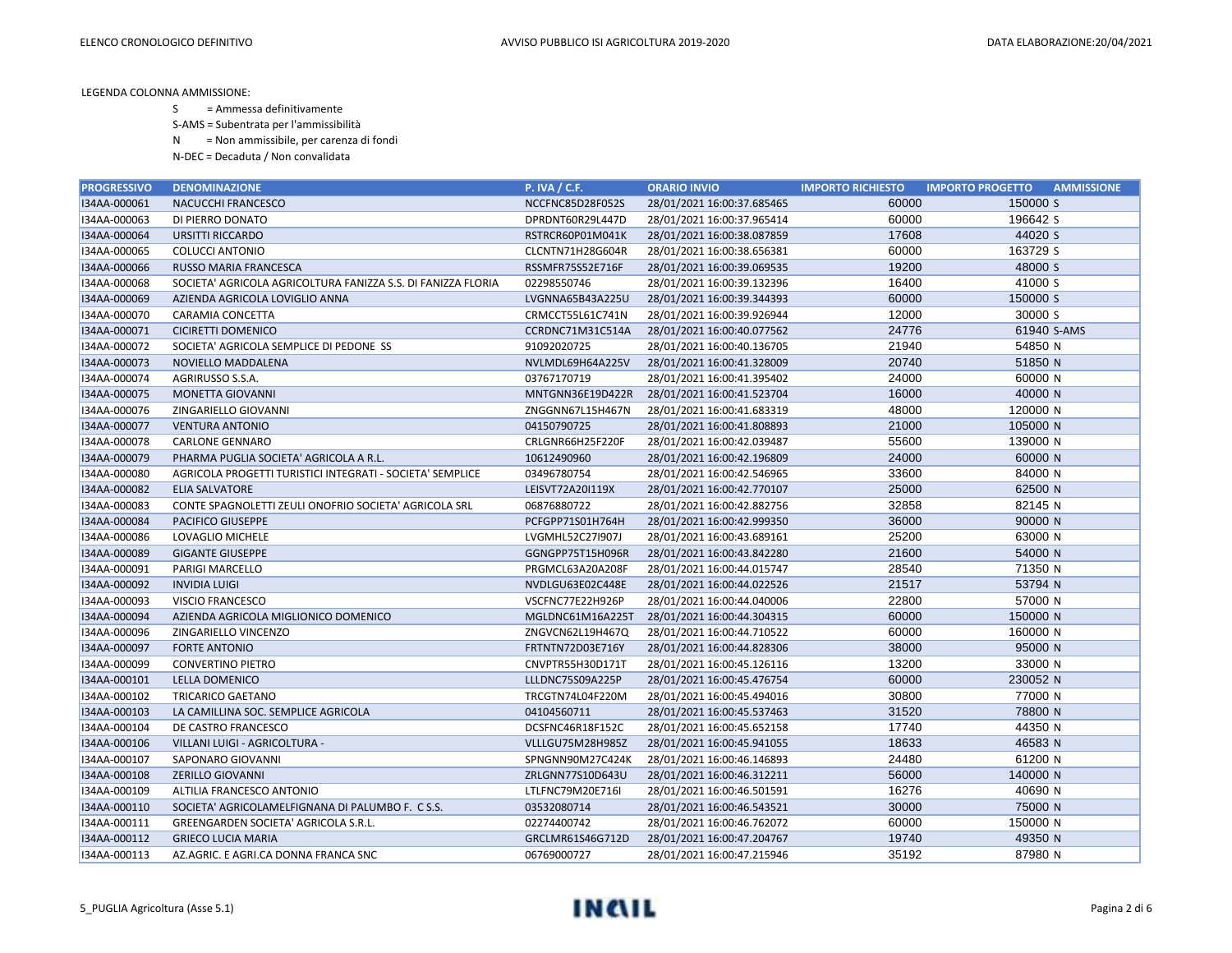S = Ammessa definitivamente

S-AMS = Subentrata per l'ammissibilità

N = Non ammissibile, per carenza di fondi

| <b>PROGRESSIVO</b> | <b>DENOMINAZIONE</b>                      | <b>P. IVA / C.F.</b> | <b>ORARIO INVIO</b>        | <b>IMPORTO RICHIESTO</b> | <b>AMMISSIONE</b><br><b>IMPORTO PROGETTO</b> |
|--------------------|-------------------------------------------|----------------------|----------------------------|--------------------------|----------------------------------------------|
| I34AA-000114       | SOCIATA'AGRICOLA MOTOLESE S.R.L.          | 02904890734          | 28/01/2021 16:00:47.235620 | 27680                    | 69200 N                                      |
| I34AA-000115       | <b>VALENTE GIUSEPPE</b>                   | VLNGPP70T05D422Y     | 28/01/2021 16:00:47.263026 | 14080                    | 35200 N                                      |
| I34AA-000116       | <b>BELLANDO RANDONE GIUSEPPE</b>          | BLLGPP68D08H501E     | 28/01/2021 16:00:47.354443 | 24940                    | 62350 N                                      |
| I34AA-000118       | <b>CIARCIA CATERINA</b>                   | CRCCRN71B45E716S     | 28/01/2021 16:00:47.501351 | 38000                    | 95000 N                                      |
| I34AA-000119       | NATRELLA GRAZIA                           | NTRGRZ67D46A225Y     | 28/01/2021 16:00:47.720182 | 15600                    | 39000 N                                      |
| I34AA-000120       | <b>RUSSO ANTONIO</b>                      | RSSNTN65P07E716Z     | 28/01/2021 16:00:48.105448 | 60000                    | 150000 N                                     |
| I34AA-000121       | <b>BERLOCO VITO ANTONIO</b>               | BRLVNT72H14A225R     | 28/01/2021 16:00:48.268175 | 60000                    | 150000 N                                     |
| I34AA-000123       | AGRINUZZI SOCIETA' SEMPLICE AGRICOLA      | 08390970724          | 28/01/2021 16:00:48.466583 | 17912                    | 44780 N                                      |
| I34AA-000124       | <b>D'ERCHIE CIRO</b>                      | DRCCRI64D16F563Q     | 28/01/2021 16:00:48.537076 | 30920                    | 77300 N                                      |
| I34AA-000125       | CORNACCHIA LUCIA MARIA                    | CRNLMR61S63A225T     | 28/01/2021 16:00:48.651700 | 60000                    | 150000 N                                     |
| I34AA-000126       | <b>FANELLI SALVATORE</b>                  | FNLSVT77E21E716T     | 28/01/2021 16:00:48.840319 | 60000                    | 198096 N                                     |
| I34AA-000127       | <b>DESIANTE AMALIA</b>                    | DSNMLA70E45E155W     | 28/01/2021 16:00:48.846387 | 8160                     | 20400 N                                      |
| I34AA-000130       | SOCIETA' AGRICOLA APULIA VERDE S.S.       | 03843540711          | 28/01/2021 16:00:49.435542 | 60000                    | 190000 N                                     |
| I34AA-000131       | SALENTO VIVAI DI MALERBA SIMONA           | MLRSMN74E53D862F     | 28/01/2021 16:00:49.641114 | 45972                    | 114932 N                                     |
| I34AA-000132       | <b>MANSUETO CARMELO</b>                   | MNSCML76H26F784O     | 28/01/2021 16:00:49.789004 | 21760                    | 54400 N                                      |
| I34AA-000133       | SIMEONE ANGELO                            | SMNNGL79R11C741L     | 28/01/2021 16:00:50.005869 | 24000                    | 60000 N                                      |
| I34AA-000134       | <b>TAMBONE FRANCESCA</b>                  | TMBFNC78A53A225H     | 28/01/2021 16:00:50.128362 | 11680                    | 29200 N                                      |
| I34AA-000136       | MURCIANO ALDO                             | MRCLDA51E30F221T     | 28/01/2021 16:00:50.403467 | 47600                    | 119000 N                                     |
| I34AA-000138       | AGRIZOOTECNICA DI BOZZA PIETRO FIGLI S.S. | 02430200739          | 28/01/2021 16:00:51.060137 | 60000                    | 181200 N                                     |
| I34AA-000140       | PECORIELLO ROBERTO                        | PCRRRT57R14E716C     | 28/01/2021 16:00:51.254870 | 16000                    | 40000 N                                      |
| I34AA-000141       | ZERILLO NAZZARENO                         | ZRLNZR56H20B267J     | 28/01/2021 16:00:51.368471 | 45393                    | 113484 N                                     |
| I34AA-000142       | COLANGELO GIOVANNI                        | CLNGNN66E02E155C     | 28/01/2021 16:00:51.608226 | 14400                    | 36000 N                                      |
| I34AA-000144       | <b>MERCURI MARCO</b>                      | MRCMRC77B23L113K     | 28/01/2021 16:00:52.498478 | 35200                    | 88000 N                                      |
| I34AA-000145       | D'AVANZO NICOLA                           | DVNNCL76T21A285M     | 28/01/2021 16:00:52.823821 | 16660                    | 41650 N                                      |
| I34AA-000146       | SANCHIRICO DI DELL'ANTOGLIETTA GIANLUCA   | 03858760758          | 28/01/2021 16:00:52.930944 | 28600                    | 71650 N                                      |
| I34AA-000147       | NOVIELLO NICOLA                           | NVLNCL62B12I193R     | 28/01/2021 16:00:53.176866 | 31654                    | 79136 N                                      |
| I34AA-000149       | AN.VE.PA. SALENTO SOC.COOP.AGRICOLA       | 02333410740          | 28/01/2021 16:00:53.789114 | 13200                    | 33000 N                                      |
| I34AA-000150       | DE LUCA ANTONIO                           | DLCNTN72B10E716R     | 28/01/2021 16:00:53.993795 | 15372                    | 38430 N                                      |
| I34AA-000151       | <b>TOTA CARMELA</b>                       | TTOCML55E56A225M     | 28/01/2021 16:00:54.061305 | 58340                    | 145850 N                                     |
| I34AA-000152       | MANGIA COSIMO                             | MNGCSM70T28C978R     | 28/01/2021 16:00:54.606408 | 27320                    | 68300 N                                      |
| I34AA-000155       | <b>TOSIANI NICOLA</b>                     | TSNNCL74L25I072M     | 28/01/2021 16:00:55.406057 | 27900                    | 69750 N                                      |
| I34AA-000156       | <b>SIMONE ANNA</b>                        | SMNNNA80L44A225D     | 28/01/2021 16:00:55.480696 | 60000                    | 160000 N                                     |
| I34AA-000161       | MINEI ARCANGELO                           | MNIRNG80L11C136H     | 28/01/2021 16:00:56.971853 | 56560                    | 141400 N                                     |
| 134AA-000162       | <b>TUCCI FRANCESCO</b>                    | TCCFNC66E24E469Z     | 28/01/2021 16:00:57.119076 | 60000                    | 176200 N                                     |
| I34AA-000163       | <b>GIANNUZZI SANDRINA</b>                 | GNNSDR65M66B616Z     | 28/01/2021 16:00:57.226835 | 21080                    | 52700 N                                      |
| I34AA-000166       | <b>IORIO LEONARDO</b>                     | RIOLRD75A20E716I     | 28/01/2021 16:00:57.642031 | 43060                    | 107651 N                                     |
| I34AA-000167       | FIDEL S.R.L. - AGRICOLTURA                | 01397330711          | 28/01/2021 16:00:57.989412 | 6000                     | 15000 N                                      |
| I34AA-000168       | NIGRO DOMENICO                            | NGRDNC63E27A566J     | 28/01/2021 16:00:57.999815 | 48000                    | 120000 N                                     |
| I34AA-000169       | CASANOVA GIACOMO                          | CSNGCM74M18A225P     | 28/01/2021 16:00:58.155553 | 10920                    | 27300 N                                      |
| I34AA-000171       | MAZZARELLI COSIMO DAMIANO                 | MZZCMD52R17A669Q     | 28/01/2021 16:00:58.259019 | 20000                    | 50000 N                                      |
| I34AA-000172       | <b>CERVETTI ANTONELLA</b>                 | CRVNNL77C47I549Q     | 28/01/2021 16:00:58.607606 | 28800                    | 72000 N                                      |
| I34AA-000174       | <b>AGNUSDEI GIUSEPPE</b>                  | GNSGPP71C17E205X     | 28/01/2021 16:00:58.785730 | 24000                    | 60000 N                                      |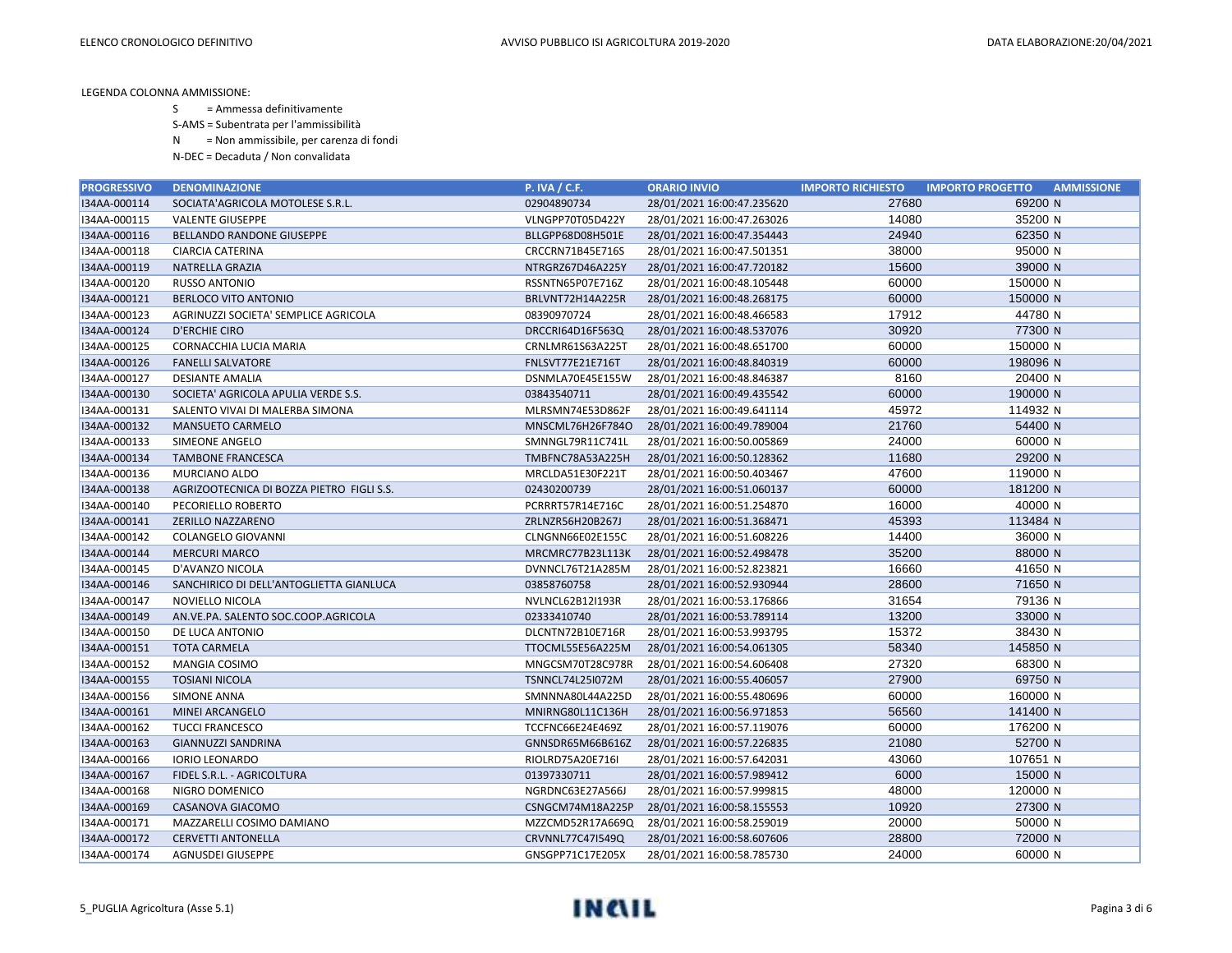S = Ammessa definitivamente

S-AMS = Subentrata per l'ammissibilità

N = Non ammissibile, per carenza di fondi

| <b>PROGRESSIVO</b> | <b>DENOMINAZIONE</b>                                         | <b>P. IVA / C.F.</b>    | <b>ORARIO INVIO</b>        | <b>IMPORTO RICHIESTO</b> | <b>IMPORTO PROGETTO</b> | <b>AMMISSIONE</b> |
|--------------------|--------------------------------------------------------------|-------------------------|----------------------------|--------------------------|-------------------------|-------------------|
| I34AA-000175       | RUSSO ALDO DOMENICO                                          | RSSLDM68E25E716W        | 28/01/2021 16:00:58.943553 | 60000                    | 160000 N                |                   |
| I34AA-000176       | AZ. AGR. TERRA GAIA DI MILANO MARIA CHIARA                   | MLNMCH76H67A048E        | 28/01/2021 16:00:59.194063 | 22000                    | 55000 N                 |                   |
| I34AA-000177       | SOCIETA' AGRICOLA QUATTRO ERRE                               | 03724420710             | 28/01/2021 16:00:59.337516 | 40000                    | 100000 N                |                   |
| I34AA-000179       | SOCIETA' AGR.PICCOLA MASSERIA LI CURTI                       | 03905030759             | 28/01/2021 16:00:59.549479 | 20000                    | 50000 N                 |                   |
| I34AA-000180       | SOLLAZZO LUIGI                                               | SLLLGU29T13I907Z        | 28/01/2021 16:00:59.879923 | 60000                    | 150000 N                |                   |
| I34AA-000181       | AZ. AGR. DI MARTINO DI MARIA DE LUCA TUPPUTI SCHINOSA S.A.S. | 05163750630             | 28/01/2021 16:01:00.013780 | 18000                    | 45000 N                 |                   |
| I34AA-000182       | <b>GALIOTTA MARIA ASSUNTA</b>                                | GLTMSS53A58E506Z        | 28/01/2021 16:01:00.463904 | 20000                    | 50000 N                 |                   |
| I34AA-000183       | <b>CORNACCHIA RAFFAELE</b>                                   | CRNRFL64L17A225O        | 28/01/2021 16:01:00.470871 | 58800                    | 147000 N                |                   |
| I34AA-000184       | MUSCARELLA GIOVANNI                                          | MSCGNN69C11H926Z        | 28/01/2021 16:01:00.519160 | 55200                    | 138000 N                |                   |
| I34AA-000186       | NINIVAGGI SANTE                                              | NNVSNT70H30A225C        | 28/01/2021 16:01:01.233329 | 9940                     | 24850 N                 |                   |
| I34AA-000189       | AZIENDA AGRICOLA COLONNA DI VITANTONIO E DOMENICO S.S.A.     | 04870620723             | 28/01/2021 16:01:01.880461 | 42000                    | 105000 N                |                   |
| I34AA-000190       | POSTA FAUGNO SRLS AGRICOLA                                   | 04146880713             | 28/01/2021 16:01:02.070985 | 25738                    | 64347 N                 |                   |
| I34AA-000193       | <b>URSITTI GIUSEPPE</b>                                      | RSTGPP54S15M041U        | 28/01/2021 16:01:03.065558 | 10400                    | 26000 N                 |                   |
| I34AA-000194       | <b>CARONE MATTIA</b>                                         | CRNMTT65T03A225S        | 28/01/2021 16:01:03.401604 | 29992                    | 74980 N                 |                   |
| I34AA-000195       | <b>DEL GROSSO FRANCESCO</b>                                  | DLGFNC67E21B180Z        | 28/01/2021 16:01:03.962092 | 18960                    | 47400 N                 |                   |
| I34AA-000197       | <b>COLONNA PAOLO</b>                                         | CLNPLA60S11A225Z        | 28/01/2021 16:01:04.374215 | 44460                    | 111150 N                |                   |
| I34AA-000198       | CHIMIENTI GIOVANNI                                           | CHMGNN80E10A662V        | 28/01/2021 16:01:04.493091 | 21600                    | 54000 N                 |                   |
| 134AA-000200       | <b>MORRA GIUSEPPE</b>                                        | MRRGPP52M18A015F        | 28/01/2021 16:01:05.181999 | 60000                    | 160000 N                |                   |
| I34AA-000201       | <b>FRANCO MARIA ROSARIA</b>                                  | <b>FRNMRS72H68F152I</b> | 28/01/2021 16:01:05.822738 | 15000                    | 37500 N                 |                   |
| I34AA-000202       | FOGGETTA FRANCESCO                                           | FGGFNC62R12E155K        | 28/01/2021 16:01:06.817474 | 48000                    | 120000 N                |                   |
| I34AA-000203       | PANZANO PIETRO                                               | PNZPTR73C08E716K        | 28/01/2021 16:01:06.868284 | 40555                    | 101388 N                |                   |
| I34AA-000205       | MACRIPO' MICHELE                                             | MCRMHL63A22I018T        | 28/01/2021 16:01:07.102838 | 10420                    | 26050 N                 |                   |
| I34AA-000207       | <b>FIANO GIROLAMO</b>                                        | FNIGLM73R08I193I        | 28/01/2021 16:01:07.819266 | 60000                    | 150000 N                |                   |
| I34AA-000208       | PETRELLI GIOVANNI                                            | PTRGNN64P30B792X        | 28/01/2021 16:01:08.006059 | 25600                    | 64000 N                 |                   |
| I34AA-000210       | SOCIETA' AGRICOLA F.LLI CASSESE S.S.                         | 00895870731             | 28/01/2021 16:01:08.183958 | 49400                    | 123500 N                |                   |
| I34AA-000211       | COMIND SOCIETA' AGRICOLA S.R.L.                              | 00844210732             | 28/01/2021 16:01:08.466184 | 28000                    | 70000 N                 |                   |
| I34AA-000212       | <b>CAROLLA ROSARIO</b>                                       | CRLRSR72T04E716V        | 28/01/2021 16:01:08.575273 | 60000                    | 152000 N                |                   |
| I34AA-000213       | <b>GIGANTE TOMMASO</b>                                       | GGNTMS78D08C975I        | 28/01/2021 16:01:08.664756 | 16000                    | 40000 N                 |                   |
| I34AA-000214       | LO MUZIO ERNESTO'68                                          | LMZRST68D26D643H        | 28/01/2021 16:01:09.700851 | 18000                    | 45000 N                 |                   |
| I34AA-000215       | <b>CONSOLETTI TERESA</b>                                     | CNSTRS57B56G604P        | 28/01/2021 16:01:10.684459 | 60000                    | 150000 N                |                   |
| I34AA-000216       | SOCIETA' AGRICOLA ACCADIA VERDE S.R.L.                       | 04149710719             | 28/01/2021 16:01:10.873844 | 60000                    | 150000 N                |                   |
| I34AA-000220       | <b>VENDITTI GIACOMO</b>                                      | VNDGCM30B08C222P        | 28/01/2021 16:01:11.597808 | 49579                    | 123948 N                |                   |
| I34AA-000221       | AZIENDA AGRICOLA MOFFA MARIA                                 | 05184721214             | 28/01/2021 16:01:11.725395 | 60000                    | 150000 N                |                   |
| I34AA-000222       | CAMERINO DOMENICO                                            | CMRDNC77P05H645Z        | 28/01/2021 16:01:12.190880 | 17600                    | 44000 N                 |                   |
| I34AA-000223       | <b>CASSANELLI CARLO</b>                                      | CSSCRL35C20A883G        | 28/01/2021 16:01:12.549751 | 25200                    | 63000 N                 |                   |
| I34AA-000224       | <b>CARONE MICHELE</b>                                        | CRNMHL67R22A225J        | 28/01/2021 16:01:13.480398 | 52000                    | 130000 N                |                   |
| I34AA-000226       | DELL'AQUILA GAETANO MARIA                                    | DLLGNM50T16M132T        | 28/01/2021 16:01:14.077909 | 24560                    | 61401 N                 |                   |
| I34AA-000227       | <b>GRAMAZIO ANTONIO</b>                                      | GRMNTN62D10D643P        | 28/01/2021 16:01:14.848244 | 33780                    | 84450 N                 |                   |
| I34AA-000228       | <b>MARUOTTI GIUSEPPE</b>                                     | MRTGPP53D09I193L        | 28/01/2021 16:01:14.864490 | 51014                    | 127536 N                |                   |
| I34AA-000231       | <b>CISOTTA GERARDO</b>                                       | CSTGRD79T25D862M        | 28/01/2021 16:01:16.624198 | 27400                    | 68500 N                 |                   |
| I34AA-000232       | <b>LANDINI FRANCESCO</b>                                     | LNDFNC70H30D643O        | 28/01/2021 16:01:17.536160 | 41258                    | 103146 N                |                   |
| I34AA-000233       | <b>GIAMPAOLO LUIGI</b>                                       | GMPLGU78H08D643K        | 28/01/2021 16:01:17.696174 | 56000                    | 140000 N                |                   |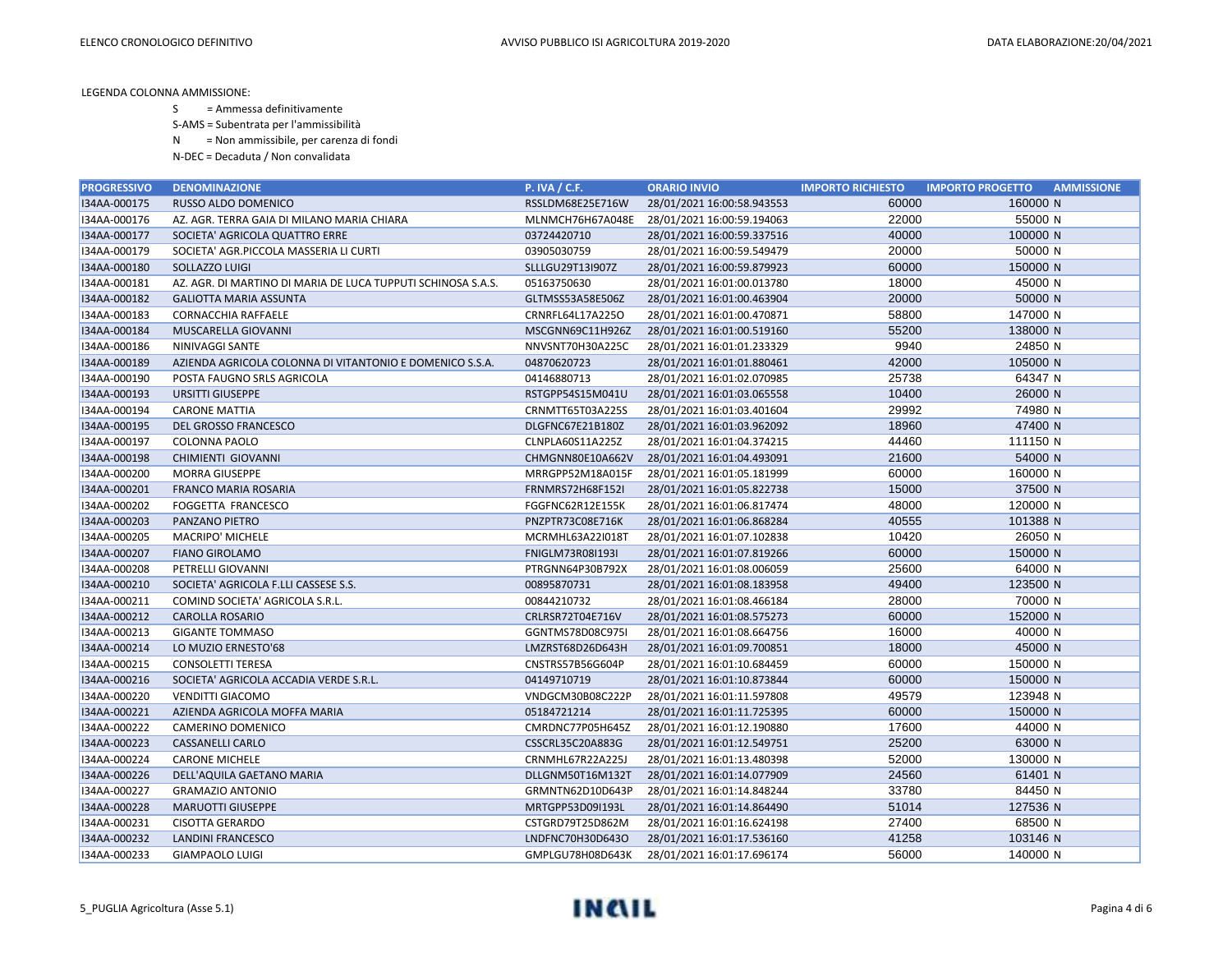S = Ammessa definitivamente

S-AMS = Subentrata per l'ammissibilità

N = Non ammissibile, per carenza di fondi

| <b>PROGRESSIVO</b> | <b>DENOMINAZIONE</b>                                 | <b>P. IVA / C.F.</b> | <b>ORARIO INVIO</b>        | <b>IMPORTO RICHIESTO</b> | <b>IMPORTO PROGETTO</b><br><b>AMMISSIONE</b> |
|--------------------|------------------------------------------------------|----------------------|----------------------------|--------------------------|----------------------------------------------|
| I34AA-000234       | PALLOTTA MARIA                                       | PLLMRA50S62A225Q     | 28/01/2021 16:01:17.727300 | 3600                     | 9000 N                                       |
| I34AA-000235       | <b>GATTULLI AURELIO</b>                              | GTTRLA76A23H645L     | 28/01/2021 16:01:18.101680 | 12560                    | 31400 N                                      |
| I34AA-000236       | DI STEFANO VALENTINO                                 | DSTVNT91E19D643Z     | 28/01/2021 16:01:18.987757 | 54563                    | 136408 N                                     |
| I34AA-000237       | <b>VARRASO GIUSEPPE</b>                              | VRRGPP64B26D643U     | 28/01/2021 16:01:19.918373 | 26000                    | 65000 N                                      |
| I34AA-000238       | LIPPOLIS BARTOLOMEO                                  | LPPBTL65D27E038R     | 28/01/2021 16:01:20.020619 | 46000                    | 115000 N                                     |
| I34AA-000239       | MONACO DONATO                                        | MNCDNT61P04H764P     | 28/01/2021 16:01:20.401118 | 36000                    | 90000 N                                      |
| I34AA-000240       | DI NOIA PASQUALE                                     | DNIPQL75H03I907H     | 28/01/2021 16:01:22.547725 | 60000                    | 150200 N                                     |
| I34AA-000245       | <b>ZULLO ROSA</b>                                    | ZLLRSO64S42I330K     | 28/01/2021 16:01:24.939868 | 47440                    | 118600 N                                     |
| I34AA-000246       | <b>MONTANARO ANGELO</b>                              | MNTNGL79M24H096P     | 28/01/2021 16:01:25.306241 | 17480                    | 43700 N                                      |
| I34AA-000247       | AZIENDA AGRICOLA GIRONE E BISCEGLIE S.S.             | 05374420726          | 28/01/2021 16:01:26.108351 | 12140                    | 30350 N                                      |
| I34AA-000250       | MICATROTTA ANTONIO                                   | MCTNTN76H26B519L     | 28/01/2021 16:01:26.512693 | 16000                    | 40000 N                                      |
| I34AA-000252       | DE FILIPPO DOMENICO                                  | DFLDNC70C22D643V     | 28/01/2021 16:01:26.644969 | 60000                    | 239766 N                                     |
| I34AA-000253       | <b>CAPONE GIUSEPPINA</b>                             | CPNGPP80H69A225R     | 28/01/2021 16:01:26.816948 | 60000                    | 150000 N                                     |
| I34AA-000254       | FUMAROLA MADDALENA                                   | FMRMDL79B64D761A     | 28/01/2021 16:01:27.063995 | 25740                    | 64350 N                                      |
| I34AA-000255       | <b>MINTRONE CATALDO</b>                              | MNTCLD80M19L109P     | 28/01/2021 16:01:27.801333 | 19110                    | 47775 N                                      |
| I34AA-000256       | SOCIETA' AGRICOLA FRANCHINI FARM S.S.                | 07770880727          | 28/01/2021 16:01:27.908677 | 19600                    | 49000 N                                      |
| I34AA-000257       | DI NAUTA FELICE                                      | DNTFLC65A28A339O     | 28/01/2021 16:01:28.008328 | 34000                    | 85000 N                                      |
| I34AA-000258       | <b>MAIORANO PIERO</b>                                | MRNPRI75P24D862Z     | 28/01/2021 16:01:28.335843 | 26000                    | 65000 N                                      |
| I34AA-000259       | AZIENDA AGRICOLA DI TRISOLINI VINCENZO PIO           | TRSVCN75M24F784Q     | 28/01/2021 16:01:29.199991 | 19300                    | 48250 N                                      |
| I34AA-000260       | PILLO GIOVANNI                                       | PLLGNN56R08L447O     | 28/01/2021 16:01:29.890827 | 16800                    | 42000 N                                      |
| I34AA-000262       | FRATTAROLO GIANCARLO                                 | FRTGCR51B19E885W     | 28/01/2021 16:01:30.407349 | 13500                    | 34000 N                                      |
| I34AA-000263       | AZIENDA AGRI ZOOTECICA DIBENEDETTO C.                | 05898690721          | 28/01/2021 16:01:30.957709 | 21940                    | 54850 N                                      |
| I34AA-000264       | <b>PERRONE MARILU</b>                                | PRRMRL69R66H096O     | 28/01/2021 16:01:31.040953 | 22400                    | 56100 N                                      |
| I34AA-000265       | <b>GIAMPIETRO NICOLA</b>                             | GMPNCL83E20A225J     | 28/01/2021 16:01:32.835144 | 50340                    | 125850 N                                     |
| I34AA-000266       | <b>MAZZONE BARTOLOMEO</b>                            | MZZBTL49B28H645O     | 28/01/2021 16:01:33.432914 | 17880                    | 44700 N                                      |
| I34AA-000267       | DE FILIPPO STEFANO                                   | DFLSFN95S03D643E     | 28/01/2021 16:01:33.817272 | 24000                    | 60000 N                                      |
| I34AA-000268       | <b>LISI CARMINE</b>                                  | LSICMN40L25F027X     | 28/01/2021 16:01:34.508062 | 18600                    | 46500 N                                      |
| I34AA-000270       | CANGIULLI ANNA MARIA                                 | CNGNMR63E46E469L     | 28/01/2021 16:01:34.804927 | 21676                    | 54192 N                                      |
| I34AA-000271       | SOCIETA' AGRICOLA CANDIDO SRL                        | 02396910743          | 28/01/2021 16:01:34.830061 | 28540                    | 71350 N                                      |
| I34AA-000272       | BIOLOGICA PENTIMONE SOCIETA' SEMPLICE                | 07052230724          | 28/01/2021 16:01:35.761705 | 41420                    | 103550 N                                     |
| I34AA-000274       | DITTA INDIVIDUALE                                    | BBCDAI68H61I158S     | 28/01/2021 16:01:36.572521 | 3200                     | 8000 N                                       |
| I34AA-000275       | DONNALOIA DOMENICO                                   | DNNDNC79M17H096D     | 28/01/2021 16:01:37.047666 | 35080                    | 87700 N                                      |
| I34AA-000276       | AZIENDA AGRICOLA LA CATTIVA DI ANTRESINI ANGELO VITO | NTRNLV62L08E038W     | 28/01/2021 16:01:38.740946 | 16380                    | 40950 N                                      |
| I34AA-000278       | <b>MARINO SALVATORE</b>                              | MRNSVT51P01A150V     | 28/01/2021 16:01:40.079963 | 38469                    | 96174 N                                      |
| I34AA-000279       | <b>CARONE CIPRIANO</b>                               | CRNCRN69T14A225D     | 28/01/2021 16:01:40.506795 | 53675                    | 134188 N                                     |
| I34AA-000280       | AGRICOLA AGRIVENTURA S.S.                            | 07039810721          | 28/01/2021 16:01:41.951444 | 48000                    | 120000 N                                     |
| I34AA-000282       | <b>FARETRA GIANLUCA</b>                              | FRTGLC93M10D643Z     | 28/01/2021 16:01:43.897079 | 21000                    | 52500 N                                      |
| I34AA-000283       | AGRICOLA DISANTO DEI F.LLI ERASMO E SANTINO S.S.     | 04786810723          | 28/01/2021 16:01:44.689431 | 60000                    | 150000 N                                     |
| I34AA-000284       | <b>COLAVITO ANTONIO</b>                              | CLVNTN54B23E223G     | 28/01/2021 16:01:44.999789 | 25000                    | 62500 N                                      |
| I34AA-000286       | <b>MEROLA FABIO</b>                                  | MRLFBA79L16I549G     | 28/01/2021 16:01:45.869456 | 19920                    | 49800 N                                      |
| I34AA-000288       | MARINELLI SEBASTIANO                                 | MRNSST68C17Z112Z     | 28/01/2021 16:01:47.026396 | 1320                     | 3300 N                                       |
| I34AA-000289       | DE FILIPPO MAURO                                     | DFLMRA80C17D643D     | 28/01/2021 16:01:47.035855 | 60000                    | 233000 N                                     |